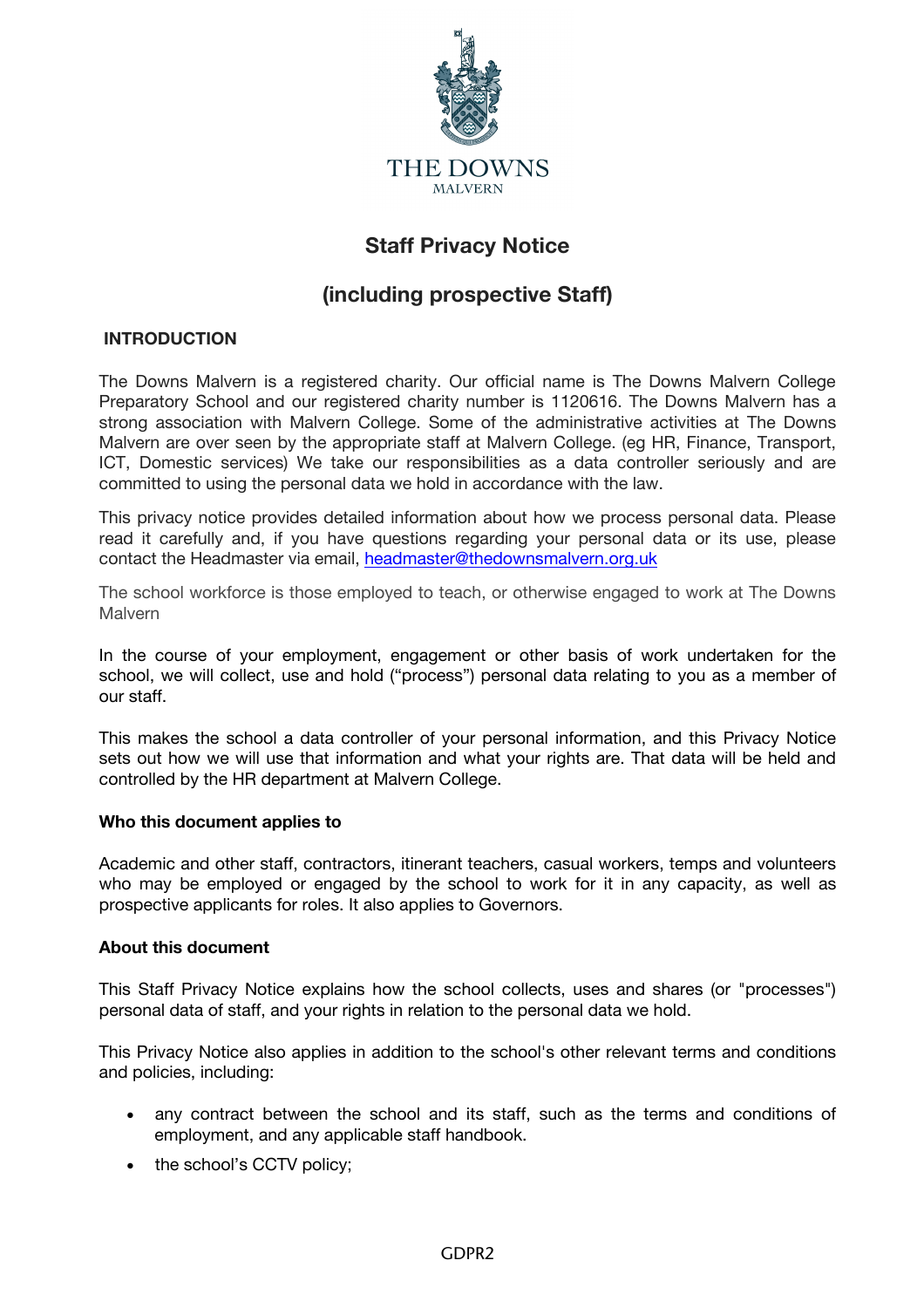- the school's safeguarding, pastoral, anti-bullying, or health and safety policies, including as to how concerns or incidents are reported or recorded (both by and about staff); and
- the school's IT policies, including its Acceptable Use policy, eSafety policy, WiFi policy, Remote Working policy and Bring Your Own Device policy.

Please note that your contract with the school, including any document or policy forming a part of your contractual obligations to the school, may in particular be relevant to and supplement the information in this Staff Privacy Notice, to the extent that it will contain details of obligations or rights of the school under contract with you which may require the use of your personal data. However, this Staff Privacy Notice is the primary document applicable to the use of your personal data by the school.

This Staff Privacy Notice also applies alongside any other information the school may provide about particular uses of personal data, for example when collecting data via an online or paper form.

# **How we collect your information**

We may collect your personal data in a number of ways, for example:

- from the information you provide to us before making a job application, for example when you come for an interview;
- when you submit a formal application to work for us, and provide your personal data in application forms and covering letters, etc.; and
- from third parties, for example the Disclosure and Barring Service (DBS) and referees (including your previous or current employers or school), in order to verify details about you and/or your application to work for us.

More generally, during the course of your employment with us, as a member of staff, we will collect data from or about you, including:

- when you provide or update your contact details;
- when you or another member of staff completes paperwork regarding your performance appraisals;
- in the course of fulfilling your employment (or equivalent) duties more generally, including by filling reports, note taking, or sending emails on school systems;
- in various other ways as you interact with us during your time as a member of staff, and afterwards, where relevant, for the various purposes set out below.

# **The types of information we collect**

We may collect the following types of personal data about you (and your family members and 'next of kin', where relevant):

- contact and communications information, including:
- o your contact details (including email address(es), telephone numbers and postal address(es);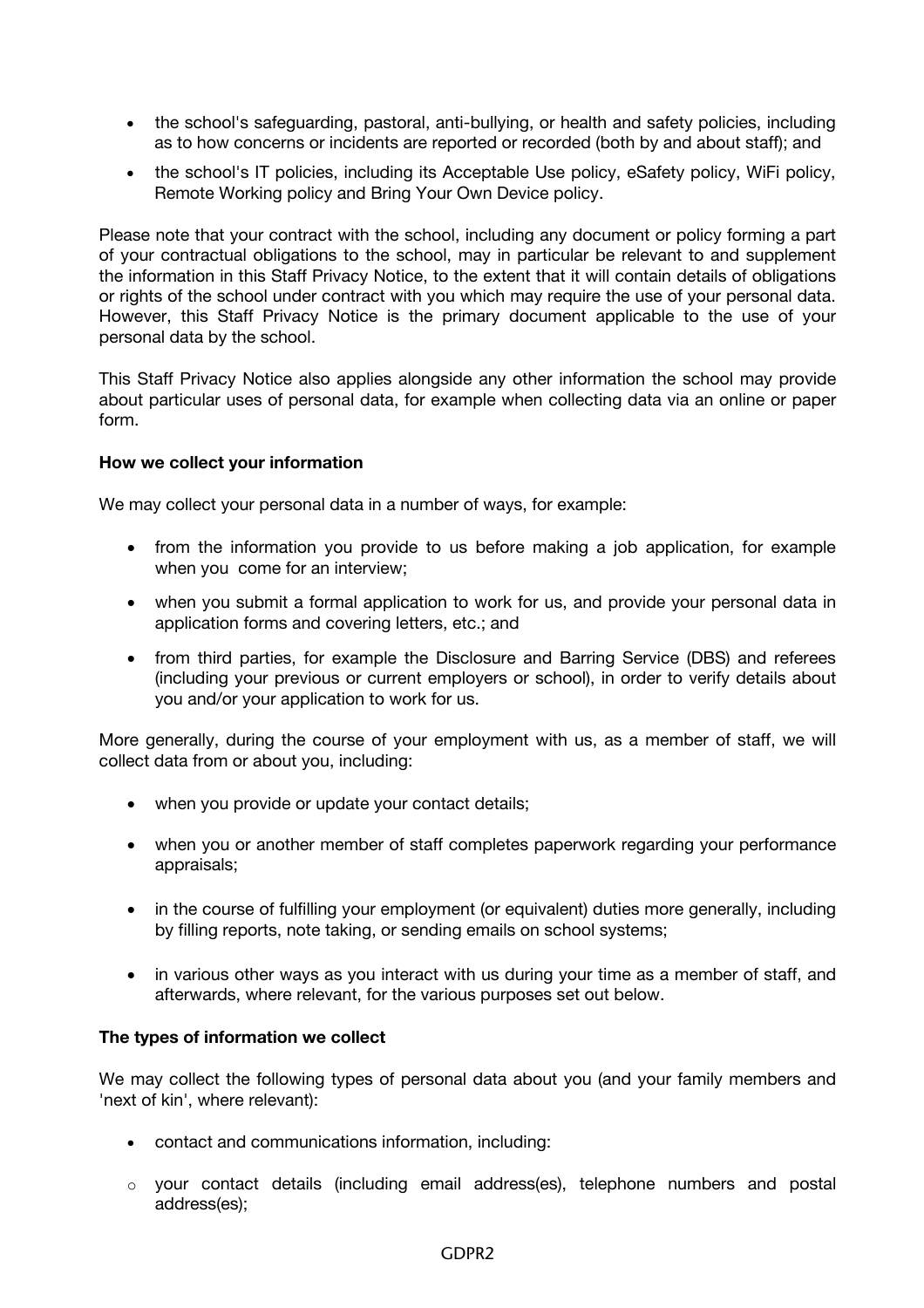- $\circ$  contact details (through various means, as above) for your family members and 'next of kin', in which case you confirm that you have the right to pass this information to us for use by us in accordance with this Privacy Notice;
- $\circ$  records of communications and interactions we have had with you:
- biographical, educational and social information, including:
- o your name, title, gender, nationality and date of birth;
- $\circ$  your image and likeness, including as captured in photographs taken for work purposes;
- $\circ$  details of your education and references from your institutions of study;
- lifestyle information and social circumstances;
- o your interests and extra-curricular activities;
- financial information, including:
- $\circ$  vour bank account number(s), name(s) and sort code(s) (used for paying your salary and processing other payments);
- o your tax status (including residence status);
- [Gift Aid declaration information, where relevant (for example, where we help you to administer donations to charity from your pre-taxed earnings)];
- $\circ$  information related to pensions, national insurance, or employee benefit schemes;
- work related information, including:
- $\circ$  details of your work history and references from your previous employer(s);
- $\circ$  your personal data captured in the work product(s), notes and correspondence you create while employed by or otherwise engaged to work for the school;
- o details of your professional activities and interests;
- $\circ$  your involvement with and membership of sector bodies and professional associations;
- $\circ$  information about your employment and professional life after leaving the school, where relevant (for example, where you have asked us to keep in touch with you);

and any other information relevant to your employment or other engagement to work for the school.

Where this is necessary for your employment or other engagement to work for us, we may also collect special categories of data, and information about criminal convictions and offences, including:

- information revealing your racial or ethnic origin;
- trade union membership, where applicable;
- information concerning your health and medical conditions (for example, where required to monitor and record sickness absences, dietary needs, or to make reasonable adjustments to your working conditions or environment);
- [biometric information, for example where necessary for school security systems];
- information concerning your sexual life or orientation (for example, in the course of investigating complaints made by you or others, for example concerning discrimination);
- information about certain criminal convictions (for example, where this is necessary for due diligence purposes, or compliance with our legal and regulatory obligations);

However, this will only be undertaken where and to the extent it is necessary for a lawful purpose in connection with your employment or other engagement to work for the school.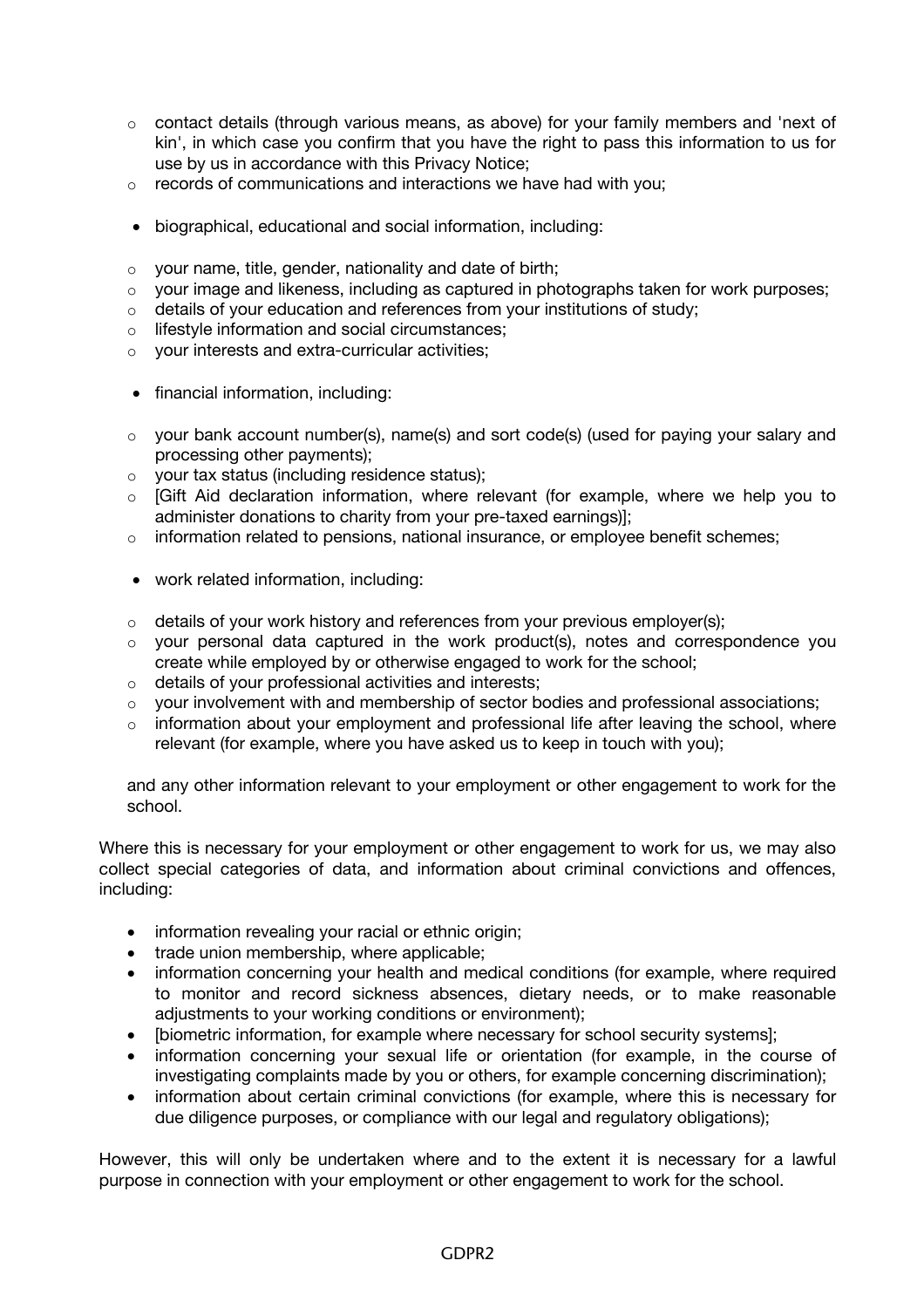# **The bases for processing your personal data, how that data is used and whom it is shared.**

### (i) **Entering into, or fulfilling, our contract with you**

We process your personal data because it is necessary for the performance of a contract to which you are a party or in order to take steps at your request prior to entering into a contract, such as a contract of employment or other engagement with us.

In this respect, we use your personal data for the following:

- administering job applications and, where relevant, offering you a role with us;
- carrying out due diligence checks on you, whether during the application process for a role with us or during your engagement with us, including by checking references in relation to your education and your employment history;
- once you are employed or engaged by us in any capacity, for the performance of the contract of employment (or other agreement) between you and us;
- to pay you and to administer benefits (including pensions) in connection with your employment or other engagement with us;
- monitoring your attendance and your performance in your work, including in performance appraisals;
- promoting the school to prospective parents and others, including by publishing the work product(s) you create while employed by or otherwise engaged to work for the school;
- for disciplinary purposes, including conducting investigations where required;
- for other administrative purposes, for example to update you about changes to your terms and conditions of employment or engagement, or changes to your pension arrangements;
- for internal record-keeping, including the management of any staff feedback or complaints and incident reporting; and
- for any other reason or purpose set out in your employment or other contract with us.

#### (ii) **Legitimate Interests**

We process your personal data because it is necessary for our (or sometimes a third party's) legitimate interests. Our "legitimate interests" include our interests in running the school in a professional, sustainable manner, in accordance with all relevant ethical, educational, [charitable,] legal and regulatory duties and requirements (whether or not connected directly to data protection law).

In this respect, we use your personal data for the following:

• providing you with information about us and what it is like to work for us (where you have asked for this, most obviously before you have made a formal application to work for us);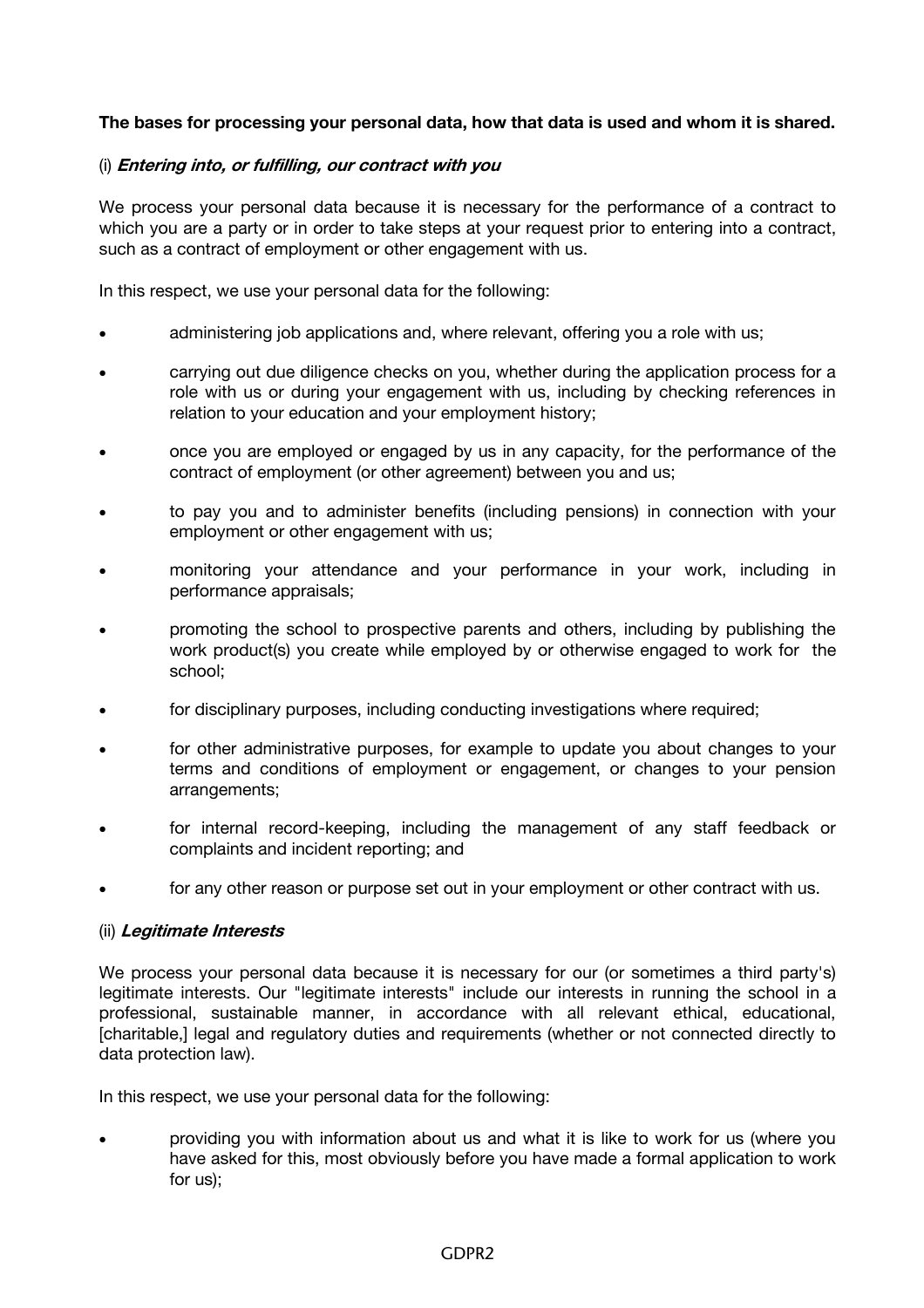- for security purposes, including by operating security cameras in various locations on the school's premises;
- to enable relevant authorities to monitor the school's performance and to intervene or assist with incidents as appropriate;
- to provide education services to pupils;
- to safeguard pupils' welfare and provide appropriate pastoral care;
- to carry out or cooperate with any school or external complaints, disciplinary or investigatory process;
- for the purposes of management planning and forecasting, research and statistical analysis;
- in connection with organising events and social engagements for staff;
- making travel arrangements on your behalf, where required;
- contacting you or your family members and 'next of kin' for business continuity purposes, to confirm your absence from work, etc.;
- publishing your image and likeness in connection with your employment or engagement with us;
- to monitor (as appropriate) use of the school's IT and communications systems in accordance with the school's IT Aacceptable Use Policy and government guidance such as KCSIE.

#### (iii) **Legal Obligations**

We also process your personal data for our compliance with our legal obligations, notably those in connection with employment, [charity / company law], tax law and accounting, and child welfare.

In this respect, we use your personal data for the following:

- to meet our legal obligations (for example, relating to child welfare, social protection, diversity, equality, and gender pay gap monitoring, employment, and health and safety);
- for tax and accounting purposes, including transferring personal data to HM Revenue and Customs to ensure that you have paid appropriate amounts of tax, and in respect of any Gift Aid claims, where relevant;
- for the prevention and detection of crime, and in order to assist with investigations (including criminal investigations) carried out by the police and other competent authorities.

#### (iv) **Special categories of data**

We process special categories of personal data (such as data concerning health, religious beliefs, racial or ethnic origin, sexual orientation or union membership) or criminal convictions and allegations for the reasons set out below.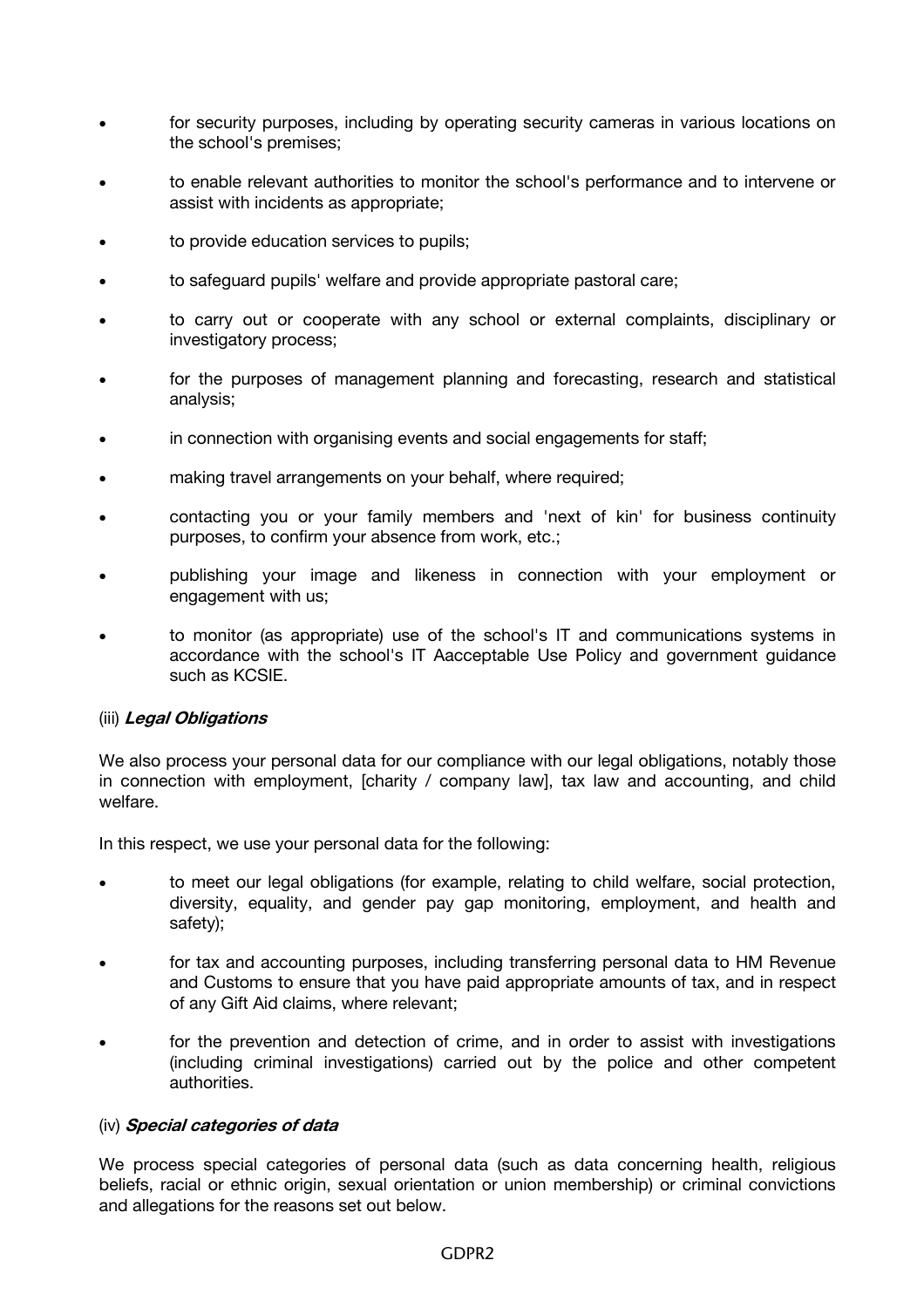We will process this data on the basis that such processing is necessary to carry out obligations and exercise rights (both yours and ours) in relation to your employment.

In particular, we process the following types of special category personal data for the following reasons:

- your physical or mental health or condition(s) in order to record sick leave and take decisions about your fitness for work, or (in emergencies) act on any medical needs you may have;
- recording your racial or ethnic origin in order to monitor our compliance with equal opportunities legislation;
- trade union membership, in connection with your rights as an employee and our obligations as an employer;
- categories of your personal data which are relevant to investigating complaints made by you or others, for example concerning discrimination, bullying or harassment;
- data about any criminal convictions or offences committed by you, for example when conducting criminal background checks with the DBS, or where it is necessary to record or report an allegation (including to police or other authorities, with or without reference to you);

We will process special categories of personal data for lawful reasons only, including because:

- you have given us your explicit consent to do so, in circumstances where consent is appropriate;
- it is necessary to protect your or another person's vital interests, for example, where you have a life-threatening accident or illness in the workplace and we have to process your personal data in order to ensure you receive appropriate medical attention;
- it is necessary for some function in the substantial public interest, including the safeguarding of children or vulnerable people, or as part of a process designed to protect others from malpractice, incompetence or unfitness in a role (or to establish the truth of any such allegations); or
- it is necessary for the establishment, exercise or defence of legal claims, such as where any person has brought a claim or serious complaint against us or you.

# **Sharing your information with others**

For the purposes referred to in this privacy notice and relying on the bases for processing as set out above, we may share your personal data with certain third parties. We may disclose limited personal data (including in limited cases special category or criminal data) to a variety of recipients including:

- other employees, agents and contractors (eg third parties processing data on our behalf as part of administering payroll services, the provision of benefits including pensions, IT etc. – although this is not sharing your data in a legal sense, as these are considered data processors on our behalf);
- DBS and other relevant authorities and agencies such as the Department for Education, NCTL, the ICO, ICharity Commission] and the local authority;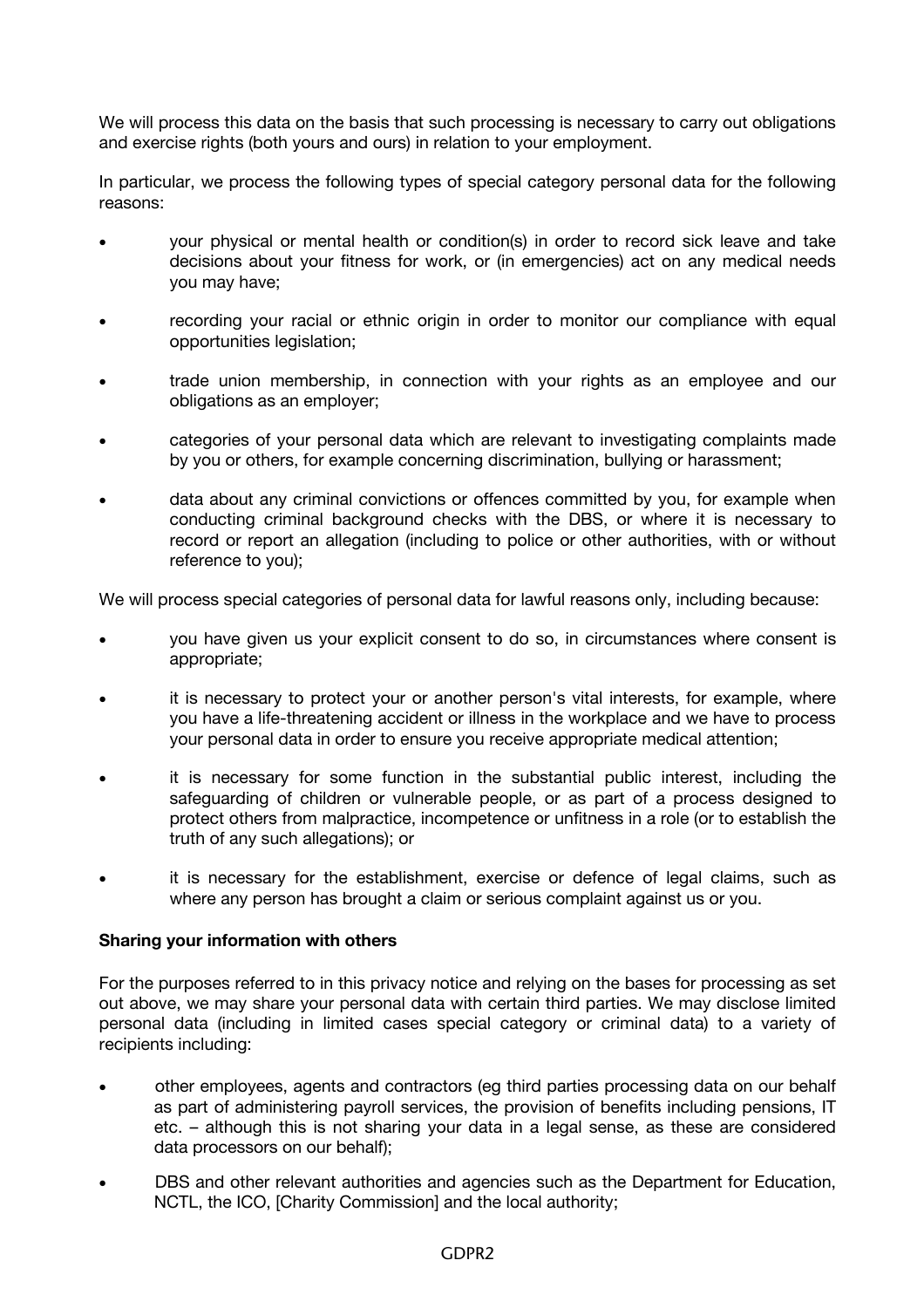- Malvern College, our associated senior school.
- external auditors or inspectors;
- our advisers where it is necessary for us to obtain their advice or assistance, including insurers, lawyers, accountants, or other external consultants;
- third parties and their advisers in the unlikely event that those third parties are acquiring or considering acquiring all or part of [our business] [our school], or we are reconstituting or setting up some ;
- when the school is legally required to do so (by a court order, government body, law enforcement agency or other authority of competent jurisdiction), for example HM Revenue and Customs or police.

We may also share information about you with other employers in the form of a reference, where we consider it appropriate, or if we are required to do so in compliance with our legal obligations.

# **How long your information is kept**

Personal data relating to unsuccessful job applicants is deleted at the end of the application process], except where we have notified you we intend to keep it for longer (and you have not objected).

For employees, subject to any other notices that we may provide to you, we may retain your personal data for a period of seven years after your contract of employment (or equivalent agreement) has expired or been terminated.

However, some information may be retained for longer than this, for example incident reports and safeguarding files, in accordance with specific legal requirements. [Please see our Retention of Records policy.]

# **Your rights**

Please see our [External Privacy Notice] which has details of your rights as a 'data subject', which are the same as if you were any member for the public. You can find out more about your rights under applicable data protection legislation from the Information Commissioner's Office website available at www.ico.org.uk.

# **This notice**

The school will update this Staff Privacy Notice from time to time. Any substantial changes that affect your rights will be provided to you directly as far as is reasonably practicable.

# **Contact and complaints**

If you have any queries about this privacy notice or how we process your personal data, or if you wish to exercise any of your rights under applicable law, you may, in the first instance, refer the matter through the staff grievance procedure.

[If you are not satisfied with how we are processing your personal data, or how we deal with your complaint, you can make a complaint to the Information Commissioner: www.ico.org.uk.

The ICO does recommend you seek to resolve any issues with the data controller initially prior to any referral.